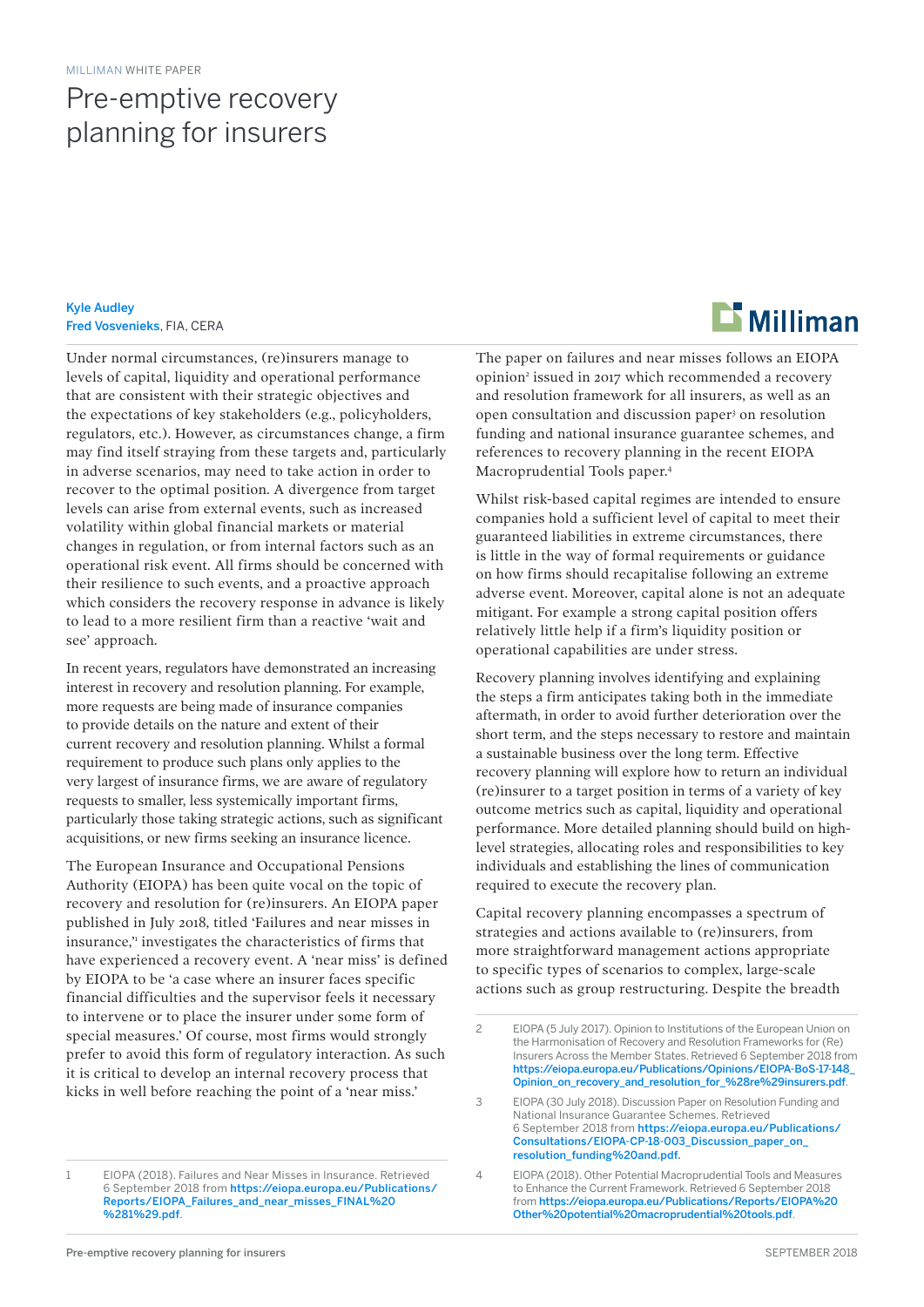#### FIGURE 1: RECOVERY PLANNING ACTIONS

| <b>RESTRUCTURE</b>                                                                 | <b>IMPROVE LIQUIDITY</b>                                                                    | <b>DE-RISK</b>                                                         | <b>RAISE CAPITAL</b>                                                                             |
|------------------------------------------------------------------------------------|---------------------------------------------------------------------------------------------|------------------------------------------------------------------------|--------------------------------------------------------------------------------------------------|
| $\blacksquare$ Portfolio transfer<br>$\blacksquare$ Closure<br>• Group restructure | Unit-linked matching<br>ILS (Insurance Linked<br>Securities)<br>Asset portfolio rebalancing | $\blacksquare$ Reinsurance<br>Capital markets<br>• Investment strategy | $=$ Equity and debt<br>Contingent capital<br>$\blacksquare$ Group finance<br>• Off-balance sheet |

of potential responses available, the prevailing objective is to improve the capital position of a firm. From a capital perspective, the more material types of recovery action are set out in the table in Figure 1.

Though closely related, recovery planning is a distinct exercise from resolution planning, the latter being initiated when a firm is no longer viable, or likely to become unviable. When a firm (in its current state) reaches this point, strong regulatory intervention is almost inevitable so that the regulator can ensure policyholders are protected and any adverse impacts on wider financial stability are minimised. In reality, the distinction between recovery and resolution will be blurred, and regulators are more likely to progressively increase the level of intervention if recovery efforts are unsuccessful and the firm's position continues to decline rather than operating to a binary cutoff point, beyond which it completely takes over the management of the liabilities. In resolution, significant regulatory or third-party intervention (from creditors, insolvency accountants etc.) occurs, and management will ultimately be required to surrender much of the decision-making authority. Although the responsibility for the development and execution of the resolution plan would, in practice, lie with the relevant regulator (or resolution authority<sup>5</sup>), companies are often required to submit to the regulator detailed considerations in relation to their resolutions. These plans will typically cover areas such as legal entity structure, interconnectedness, business model, priorities to ensure operational continuity, and many other practical aspects.

#### Existing requirements

A Recovery Plan documents the firm's intended recovery plan, and (given its importance to global financial stability) producing such a plan is currently a formal requirement for firms designated as Global Systemically Important Insurers (G-SIIs). Even for firms outside of this category, the formal regulatory requirements (as recommended by EIOPA<sup>6</sup>) are still a useful reference point

5 According to the EIOPA opinion on recovery and resolution frameworks, member states should have in place a designated administrative resolution authority for insurers to ensure an orderly resolution process as well as to avoid confusion or potential conflict among various authorities.

6 EIOPA Opinion on Harmonisation, ibid.

for recovery plans. Particularly as these requirements will likely inform a regulator's review of a firm's recovery plan they may, ultimately, form the basis for requirements which are applicable to a wider range of firms.

A number of national regulators have already instigated various requirements for non-systemically important insurers to engage in recovery and resolution planning. For example, a new recovery and resolution framework for all insurers is expected to come into force in 2019 in the Netherlands. Another example is the Central Bank of Ireland (CBI), which now requires that a recovery plan be submitted as part of the insurance licence application process.

A requirement for recovery planning exists already in the Senior Managers Regime in the UK, with the responsibility described as:

*Responsibility for developing and maintaining the firm's recovery plan and resolution packs, and for overseeing the internal processes regarding their governance.*

Though currently limited to banks, building societies and Prudential Regulation Authority (PRA)-designated investment firms, current regulatory expectations in the UK are set out in the recent supervisory statement (SS) released by the PRA, SS9/17 'Recovery planning.'7 The paper details the PRA's expectations on the content of recovery plans, and could inform and influence the principles of similar regulation in the insurance industry.

In addition, where formal requirements for insurance companies to develop preemptive recovery plans do not exist, this area is certainly becoming a regulatory expectation in many jurisdictions. The EIOPA opinion and the work of the International Association of Insurance Supervisors (IAIS) on development of Insurance Core Principle (ICP) 10 and ICP 12, in particular, all set the scene for an industry that is readying itself for a recovery and resolution regime to come into force. As a result, a number of companies are taking a proactive approach to engaging in this area.

<sup>7</sup> PRA (December 2017). SS9/17: Recovery Planning. Retrieved 6 September 2018 from [https://www.bankofengland.co.uk/-/](https://www.bankofengland.co.uk/-/media/boe/files/prudential-regulation/supervisory-statement/2017/ss917.pdf) [media/boe/files/prudential-regulation/supervisory](https://www.bankofengland.co.uk/-/media/boe/files/prudential-regulation/supervisory-statement/2017/ss917.pdf)[statement/2017/ss917.pdf](https://www.bankofengland.co.uk/-/media/boe/files/prudential-regulation/supervisory-statement/2017/ss917.pdf).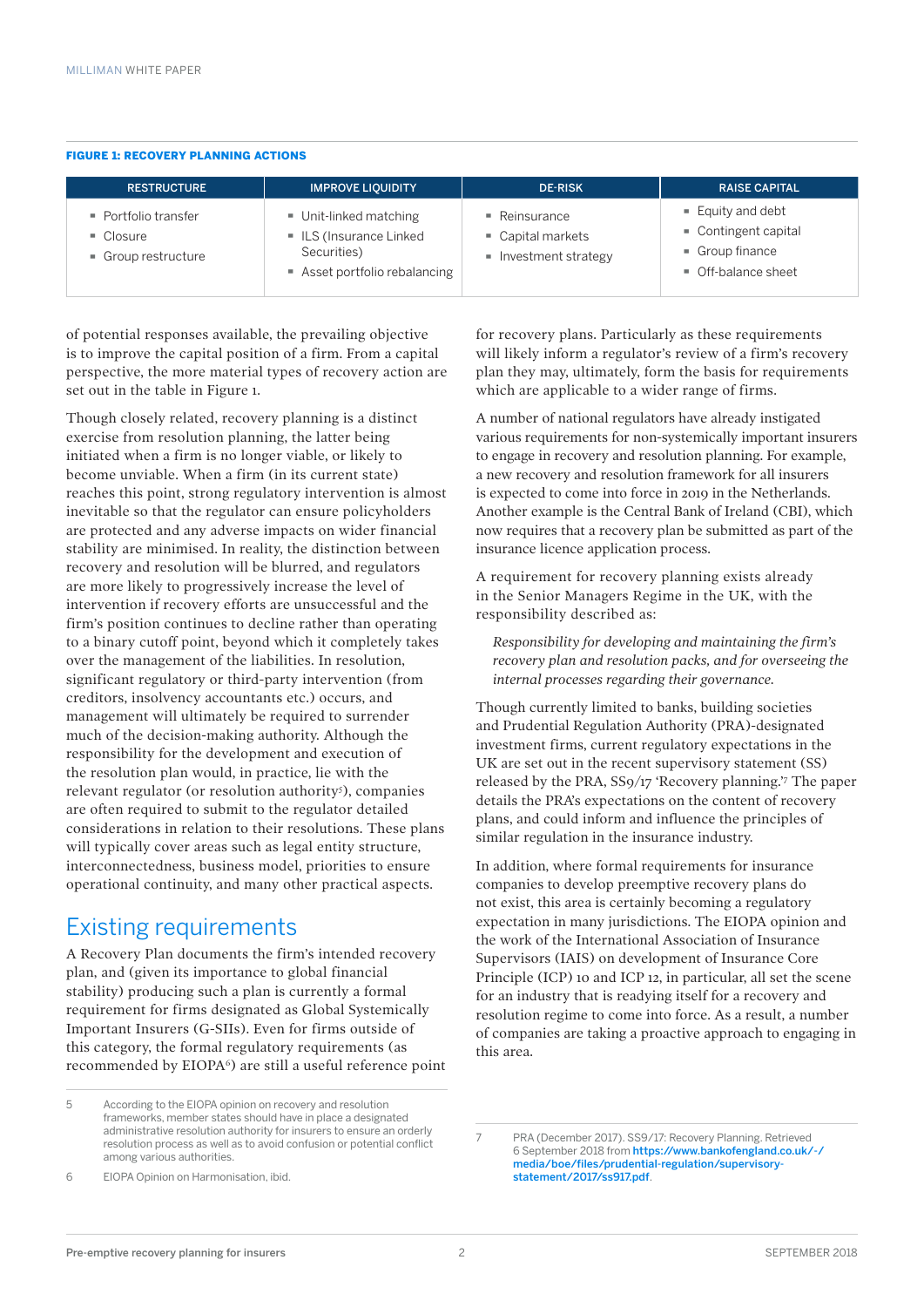## Benefits of recovery planning

The fundamental benefit of preemptive recovery planning is to improve the quality and clarity of strategic decision-making processes in times of crisis. Developing a strategy during an extreme stress can limit the scope of the planning, the detail of the review, and the efficacy of decision making. It may also reduce the number of available strategies, as certain credit facilities and financial options can only normally be secured in advance of calling on such a facility. A promptly executed recovery plan could limit the extent of further deterioration in capital ratios and contribute to a speedier recovery, allowing firms to pursue opportunities in the wake of such an event.

The strategies employed in recovery planning vary in complexity, size, timescales, and ultimately, their benefits to the firm. They will scale in line with the extent of the recovery required. When planning, an individual (re)insurer is likely to initially consider options that are well established within the firm or that are familiar concepts in the market. But there is also benefit from investigating less standard or familiar strategies, as they might provide more efficient or cost-effective solutions. It is also useful for firms to know, in advance, where and when certain strategies might be unsuitable or unavailable, e.g., reinsurance becoming prohibitively expensive in certain scenarios. A robust approach to this planning should ensure a rapid response to evolving circumstances, with a clear strategy to return to acceptable solvency, liquidity and operational levels supported by defined responsibilities and actions.

#### Planning the recovery

Many existing policies and internal exercises, such as the Own Risk and Solvency Assessment (ORSA) and business continuity planning, can form the foundations of recovery planning. By expanding these exercises to properly consider recovery scenarios, a firm can probe how well its existing policies and processes and other mitigation strategies might fare when applied in such conditions. This testing can be incorporated into regular risk exercises in order to provide the board with greater confidence in the resilience of the firm. The recovery plan should consider severe stress scenarios, to the extent that they are not already covered in the ORSA, and identify a set of possible recovery options to be used in those situations. Recovery planning is, of course, closely related to reverse stress testing. However, whereas the objective of reverse stress testing is to determine the conditions that could lead the company to fail, the focus of recovery planning is on the credible management actions that could be taken to restore a company's financial strength when it comes under severe stress so as to avoid a failure of the business.

There are many issues to consider when approaching the recovery planning exercise. Firms may examine the source and nature of the recovery situation under consideration. For example, the source could be localised to the firm, such as the failure of a critical third party, or it could be industry-wide, such as a global economic downturn. This deeper review is crucial to determining the appropriateness and availability of recovery strategies, as events that have the potential to materially affect the wider industry may render certain strategies involving third parties less viable, e.g., readily entering risk transfer agreements at an acceptable price. Early engagement with regulators will likely be a component of many plans; however, if actions taken by the firm have led to a recovery situation, more proactive communication could also be an important factor in the assessment of a firm's conduct.

A firm may have a range of (as yet) unused recovery options which are available under normal conditions. However, stressed conditions are likely to affect which of these options remain open, and influence the effectiveness and relevance of them. Some strategies may have adverse direct or indirect effects, beyond the primary impact, and they may effectively rule out these options or at least make them much less desirable. The urgency required to implement actions and the time taken for effects to manifest will also be important drivers in decision making, and they should typically be considered in the context of the expected speed at which a particular adverse scenario would be expected to develop. Where an instantaneous shock has occurred, firms are likely to have a greater need for actions which provide a more immediate recovery benefit.

Alongside financial considerations such as capital and liquidity, it is vital that critical services, processes and operations necessary to continue the day-to-day operations of the company are maintained throughout the recovery process. The exact operational processes which are considered critical will vary by firm, but they might be expected to include areas such as policy administration, claims processing, reinsurance arrangements, investment management and information technology (IT) services. It will also be critical to maintain a core decision-making and governance framework, for example the ability to quickly convene meetings of key decision makers.

Challenging the practical aspects of recovery strategies is an important feature of recovery planning. To be confident about the potential success of these plans, and the related roles and responsibilities, they must be clearly defined and the credibility, feasibility and efficacy of them should be subject to thorough testing. Embedding recovery planning activity more firmly as a business-as-usual activity and engaging the firm's board and senior management in all parts of the process are likely to significantly improve the effectiveness of any recovery strategy.